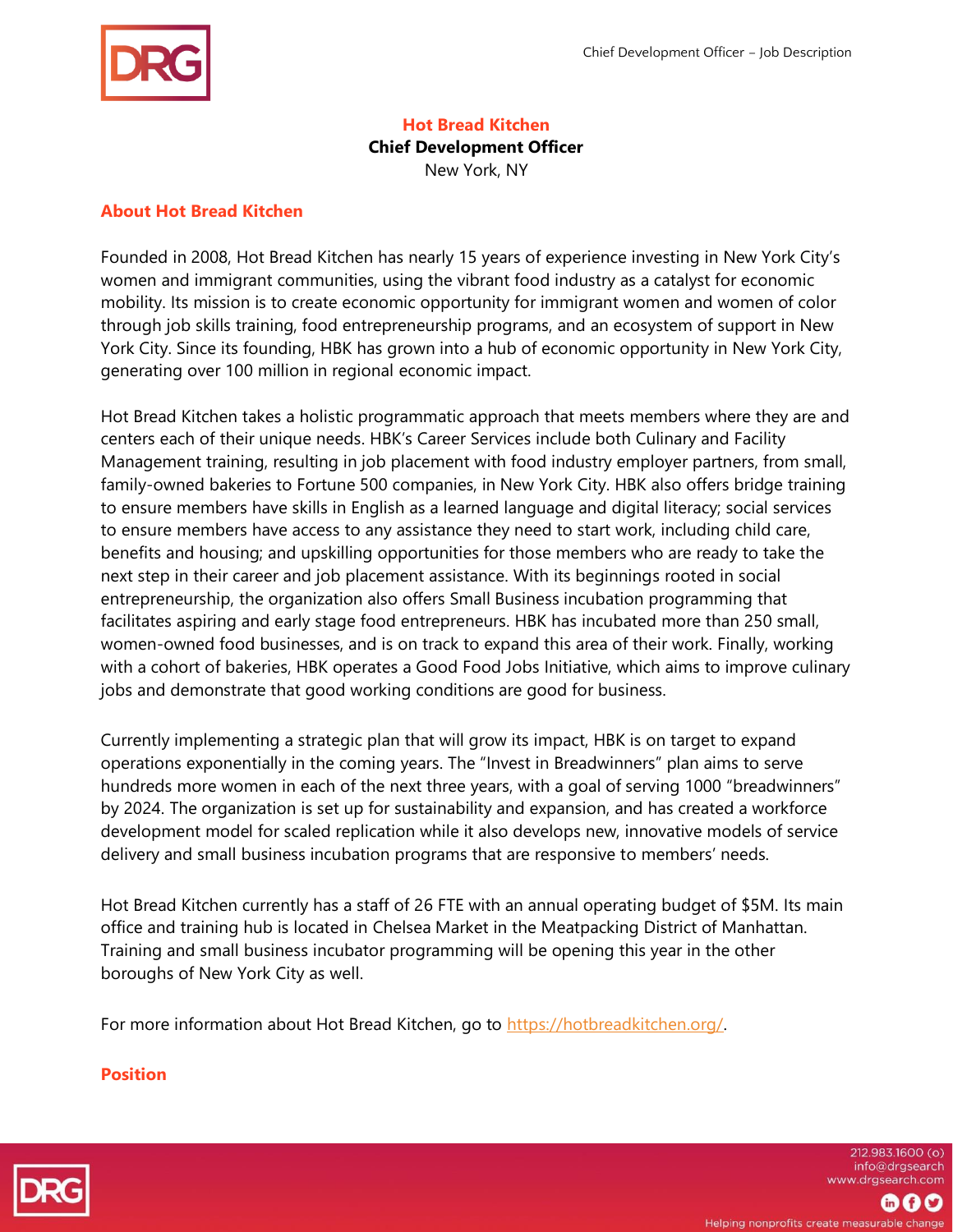Reporting to the Chief Executive Officer, the Chief Development Officer will play a critical role in ensuring HBK achieves its mission to support members in their pursuit of economic mobility utilizing the food and adjacent industries. The CDO will be joining HBK as the organization undertakes a plan for significant growth, and will have the lead in connecting with, and shepherding, the funders and partners needed for the organization to execute on its expansion plan.

The CDO will be a member of the 5-person Executive team. They will ensure that HBK reaches the organization's \$4 million annual revenue goal in FY22, with increasing revenue objectives over the next three years. The successful candidate will have a proven track record in building strategic relationships and raising philanthropic funds across all sources including individual major and principal gifts, institutional giving, government, events and campaigns. They will have experience developing and implementing comprehensive fundraising and storytelling strategies, a passion for managing teams, and a commitment to systematizing and leveraging data to support fundraising and external relationships.

The Chief Development Officer will lead HBK's results-driven development team, responsible for the organization's philanthropic revenue.

## *Priorities*

- Serves a thought partner to the Chief Executive Officer and Executive team in all aspects of the organization's operations and strategic planning
- Creates a vision of growth for development, based in metrics, data, and proven experience; understands how to motivate and mobilize people who want to help in that growth
- Is a creative force when thinking about stewardship, partnership, and board development
- Forges strong and deep relationships with the Board of Directors
- Diversifies and increases resource streams by developing a comprehensive multi-year individual giving program, and creating more partnerships with corporations, foundations, and government funders
- Works across the organization to bring the culture of philanthropy to each team so that there is an understanding of what needs to be raised and how
- Champions the DEIA work of the organization and partners with the DEIA Committee

# **Responsibilities**

## **Development and Revenue Growth**

- In partnership with the CEO and Executive team, develops an overall external relationship and fundraising strategy for the organization, complete with implementation plans and metrics to gauge success throughout each year
- Manages the Fund Development Committee of the Board of Directors to ensure stakeholders are engaged and committed to supporting our revenue goals
- Creates a major gifts strategic plan and manages a portfolio of top donors and partners with the goal of building multi-year, comprehensive partnerships that include financial, programmatic and technical support

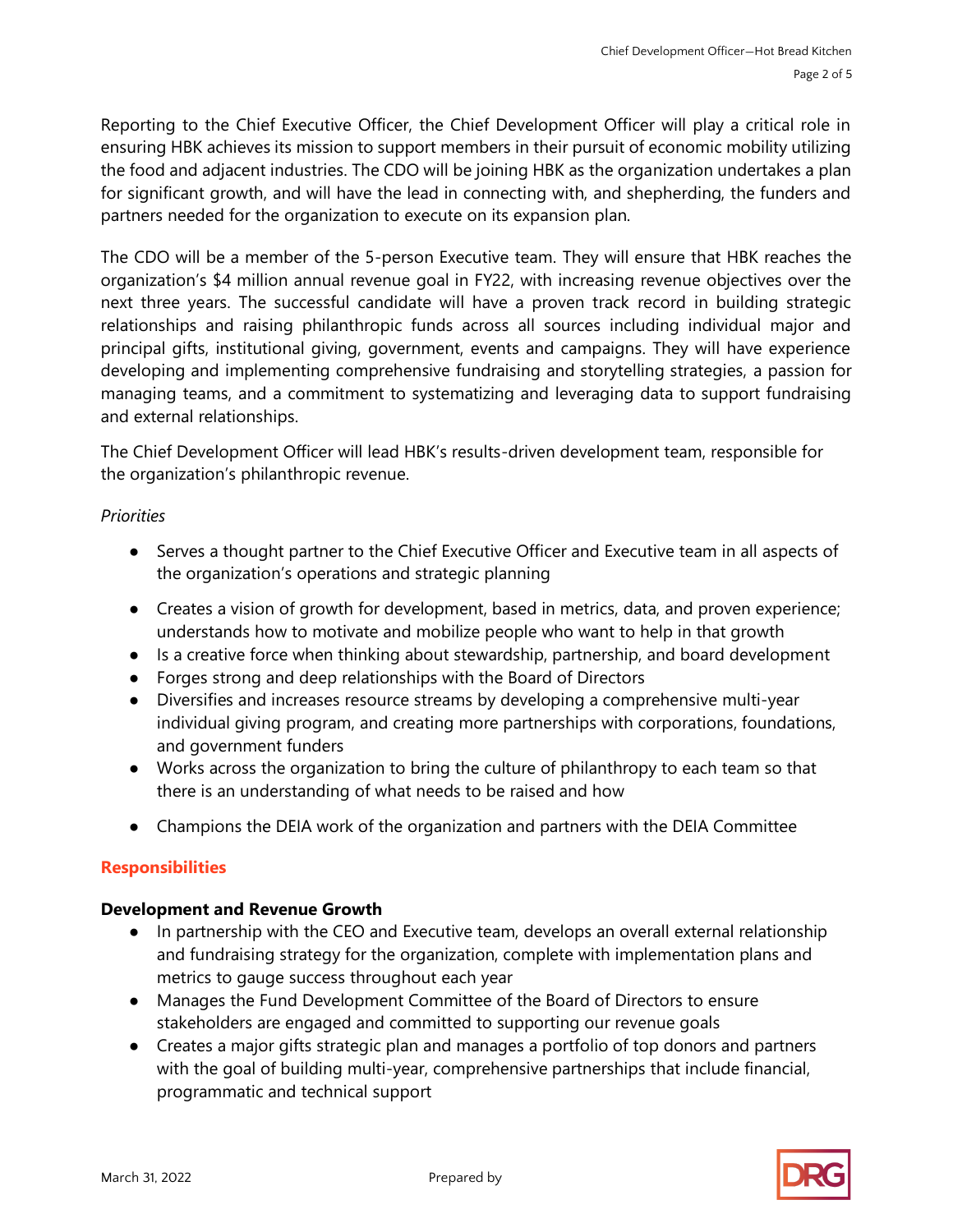- Oversees all written development materials, including proposal submissions, and ensures they are well-written and responsive to the funder's requests
- Supports the development team to manage and secure philanthropic funds via our Young Professionals Committee, Kitchen Cabinet, and other stakeholder committees
- Manages all fundraising events and visits by external funding partners, and liaises with the program team to ensure coordination and to plan member involvement
- Oversees government fundraising, including responding to requests for proposals and shepherding all funding-related communications with government agencies
- Collaborates cross-functionally with the program and executive teams to support the cultivation, solicitation, and stewardship of key funders
- Collaborates with the Chief Financial Officer to align fundraising and finance strategy to promote financial sustainability

## **Executive Role and Team Lead**

- Acts as a thought partner to the CEO to implement the organization's development strategies
- Collaborates with the Executive team to ensure the organization is achieving it mission, adhering to its values, and pursuing excellence in all realms
- Contributes as a leader to HBK's fun, collaborative and caring organizational culture
- Leads and mentors a high performing team that is currently comprised of four members, and will grow over time, and fosters a culture that attracts, retains and motivates top talent
- Supports a culture of data, overseeing the establishment of annual team goals and KPIs and a process for data gathering, reporting and analysis to inform strategy
- Ensures effective internal communications and collaboration across teams to further goals of the brand team and the organization
- Commits to and actively supports a culture of diversity, equity and inclusion

# **Qualifications**

- Driven by and have a belief in Hot Bread Kitchen's values and mission
- Strategic thinker with strong leadership skills and ability to design and execute on complex projects involving multiple stakeholders
- Successful history of designing successful and progressive fundraising strategic plans
- Proven track record securing significant and/or principal gifts
- Strong people management skills with proven ability to both lead and inspire teams to meet ambitious goals
- Excellent written and verbal communications skills, ability to confidently pitch and present to senior level partner staff and press
- Experience working closely with a Board of Directors and/or Senior Leadership
- Strong sense of brand and understanding of how to leverage Hot Bread Kitchen's unique brand to achieve fundraising and program goals
- Ability to successfully set priorities, have keen analytical, organizational and problemsolving skills which support and enable sound decision making

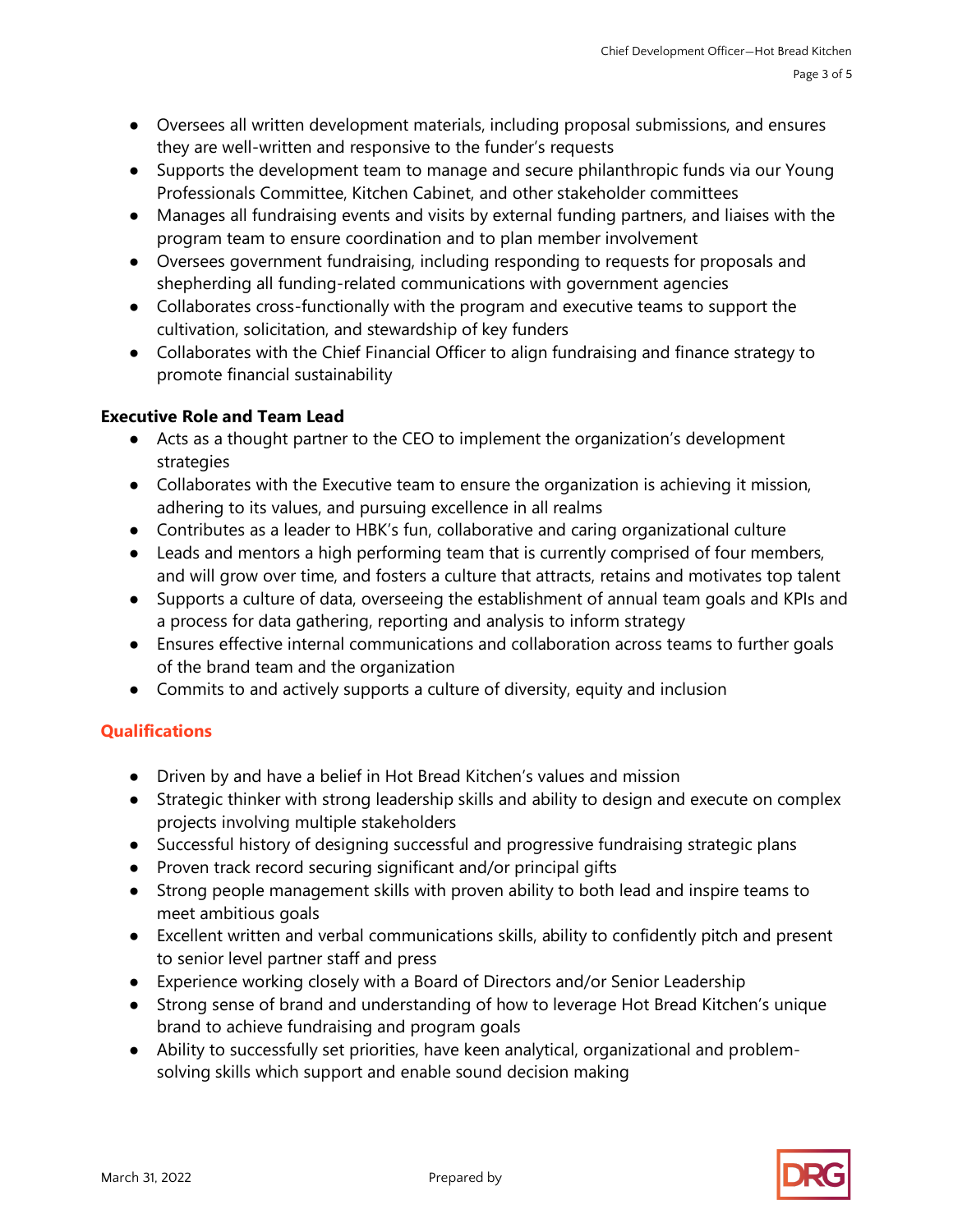● Energetic and self-directed, with effective time management, organizational skills and ability to simultaneously manage several priorities and team member

## **Compensation, Location, and Benefits**

- \$150,000 salary
- HBK offers a flexible and hybrid working environment. This position will require regular inperson attendance to support funder visits at our facility in Chelsea Market and, occasionally, at offices throughout New York City.
- HBK's comprehensive benefits package includes health/vision/dental insurance (available from day one), 401K contributions, fully flexible vacation time, family leave, and a sabbatical program. Our organizational culture is entrepreneurial, flexible, and civically-minded (learn more about our culture on hotbreadkitchen.org/careers)

## **Diversity, Equity, Inclusion & Allyship**

The following statement was developed by the Hot Bread Kitchen staff along with the standing DEIA Committee, and has been endorsed by the HBK Board:

Since 2008, Hot Bread Kitchen has served women and entrepreneurs from every corner of New York and from all over the world; we have seen many lives transformed, and many kitchens, too. After a decade of dialogue with our program members and external partners, we are inspired to have complex conversations to make change and build healthier, inclusive workplaces.

Our work helps women, immigrants, and people of color thrive as workers and entrepreneurs within the food ecosystem, and is helping to make the system itself more conscious and equitable for all.

Hot Bread Kitchen is committed to diversity, equity, inclusion and allyship because we believe this commitment will:

- create an organizational community where all feel respected, supported and valued;
- foster deeper relationships that drive opportunity, innovation, and impact for the communities we serve; and
- set an industry standard that prioritizes diversity, equity, inclusivity and allyship.

Hot Bread Kitchen is an Equal Opportunity Employer and does not discriminate against applicants based on race, religion, color, disability, medical condition, legally protected genetic information, national origin, gender, sexual orientation, marital status, gender identity or expression, sex (including pregnancy, childbirth, or related medical conditions), age, veteran status or other legally protected characteristics. Any applicant with a mental or physical disability who requires an accommodation during the application process should contact the emails below to request such an accommodation.